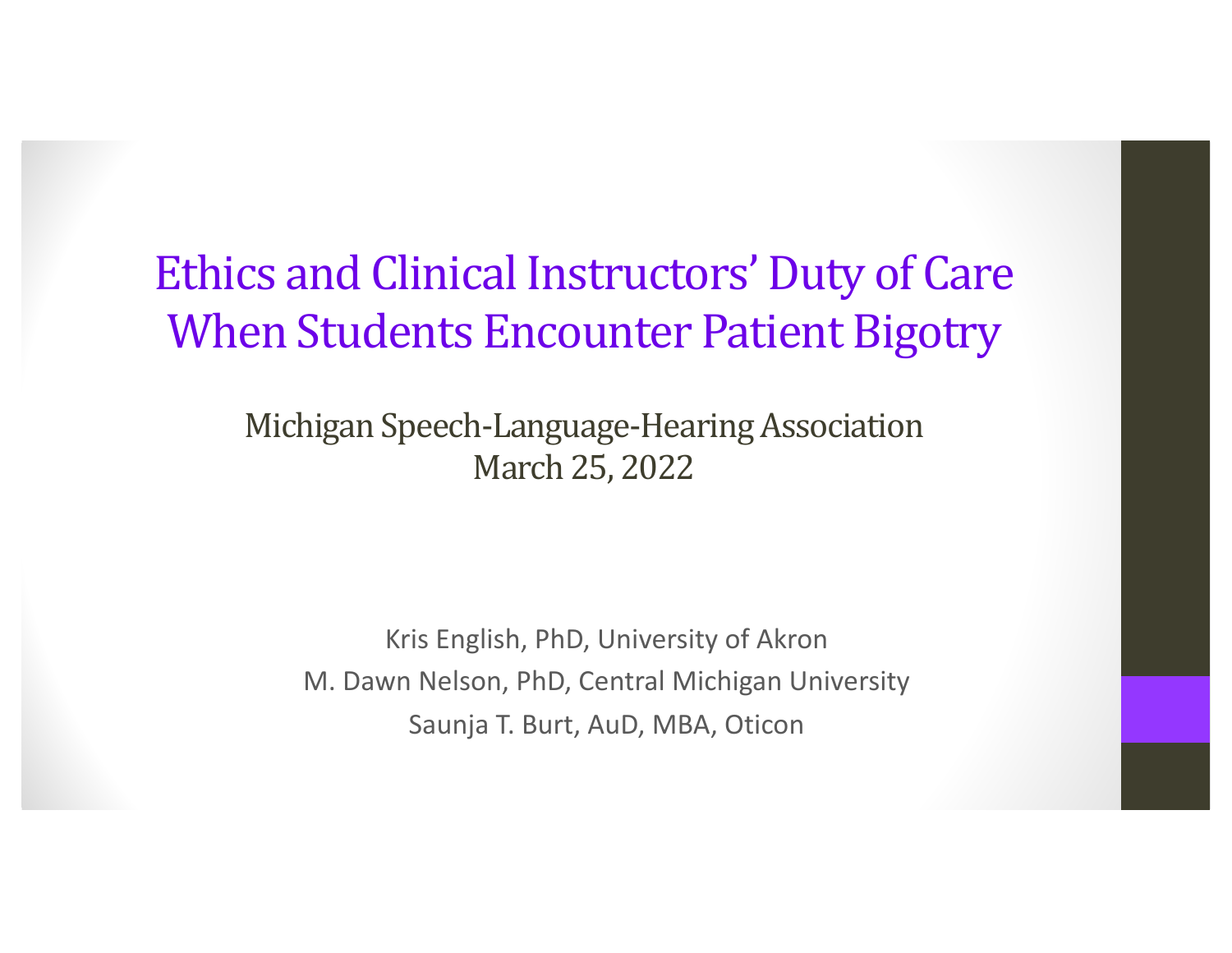## References

- AAA (2012). Ethics in audiology: Guidelines for ethical conduct in clinical, educational, and research settings (2<sup>nd</sup> ed). Availab[le: https://members.audiology.org/cvweb/cgi-bin/msascartdll.dll/ProductInfo?productcd=PUBEB2012eBookKind](https://members.audiology.org/cvweb/cgi-bin/msascartdll.dll/ProductInfo?productcd=PUBEB2012eBookKindle)le
- [AAA. \(2019\) Code of ethics. Available: https://mk0audiologyotvgk5ps.kinstacdn.com/wp-content/uploads/2021/05/20191](https://mk0audiologyotvgk5ps.kinstacdn.com/wp-content/uploads/2021/05/201910-CodeOfEthicsOf-AAA.pdf)0- CodeOfEthicsOf-AAA.pdf
- Abdelazi MM et al. (2021). Student stories: Microaggressions in communication sciences and disorders. *AJSLP, 30(5*), 1990- 2002.
- ASHA. (2016). Code of ethics. Availa[ble: https://www.asha.org/siteassets/publications/et2016-00342.p](https://www.asha.org/siteassets/publications/et2016-00342.pdf)df
- Braunack-Mayer AJ. (2001). What makes a problem an ethical problem? An empirical perspective on the nature of ethical problems in general practice. J Med Ethics, 27, 98-103
- Constantine M, Sue D. (2007). Perceptions of racial microaggressions among black supervisees in cross-racial dyads. *J Counseling Psych*, *54*(2), 142–153.
- Cottingham M et al. (2018). "I can never be too comfortable:" Race, gender, and emotion at the hospital bedside. *Qual Hlth Res, 28*(1), 145–158.
- de Bourmont, S., et al. (2020). Resident physician experiences with and responses to biased patients. JAMA Network Open, 3(11), e2021769.
- Dowie I (2017) Legal, ethical and professional aspects of duty of care for nurses. Nursing Standard. 32, 16-19, 47-52.
- English, K., Burt, S.T., & Nelson, M.D. (2022). Audiology student perspectives on experiencing bigotry from patients. Audiology Today, 34(2), 12-23.
- English, K, Nelson, MD, & Burt, ST. (2021). When audiology students encounter bigotry from patients, preceptors must become allies. Audiology Today, 33(1), 30-38.
- Fnais N et al. (2014). Harassment and discrimination in medical training: A systematic review and meta-analysis. *Acad Med*, *89*(5), 817-827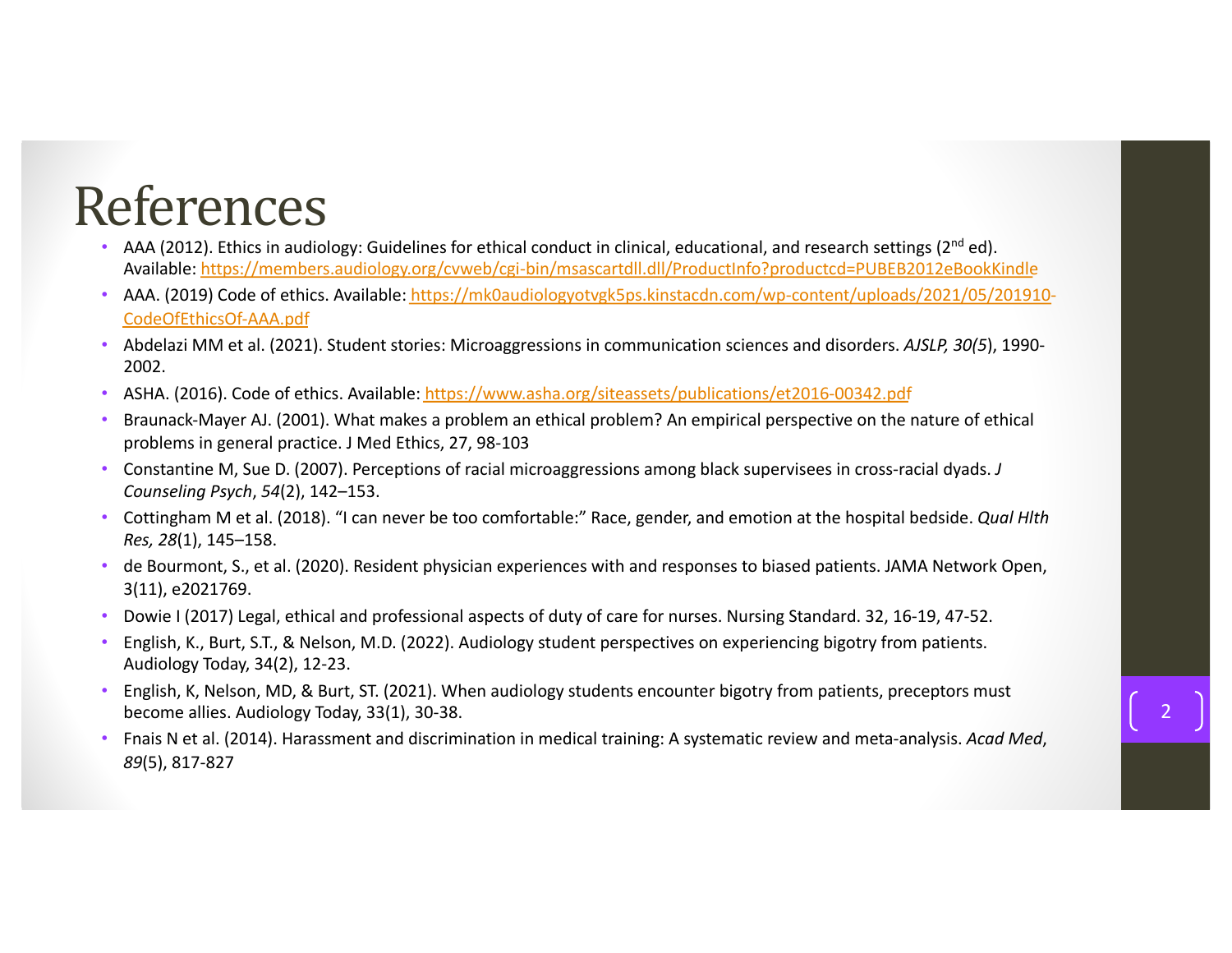- Geronimus A et al. (2015). Race-ethnicity, poverty, urban stressors, and telomere length in a Detroit community-based sample. *J Hlth and Soc Beh, 56*, 199–224.
- Grady C, White A. (2020). Addressing patient bias against health care workers: Time for meaningful change. *Ann Int Med, 173*(6), 496-497.
- Jones C et al. (2019). Broaching as a strategy for intercultural understanding in clinical supervision. *Clin Superv*, 38(1), 1-16. DOI: 10.1080/07325223.2018.1560384
- Lieberman MD et al. (2007). Putting feelings into words: Affect labeling disrupts amygdala activity in response to affective stimuli. Psychol Sci, 18(5),421-428
- Mitchell C. (2019). How should clinicians and trainees respond to each other and to patients whose views or behaviors are offensive? *AMA J Ethics, 21*(6), E480-484
- Morrison N et al. (2019). Student perspectives on barriers to performance for Black and minority ethnic graduate-entry medical students. *BMJ Open, 9*:e032493.
- Okwerekwu J. (2016). The patient called me "colored girl." The senior doctor training me said nothing. *STAT*news.co[m. www.statnews.com/2016/04/11/racism-medical-educatio](http://www.statnews.com/2016/04/11/racism-medical-education)n (accessed October 5, 2020)
- Osseo-Asare A et al. (2018). Minority resident physicians' views on the role of race/ethnicity in their training experiences in the workplace. *JAMA Network Open*, *1*(5):e182723.
- Parker, M.L. (2020). Learning from their journey: Black women in graduate health professions education. LMU/LLS Theses and Dissertations. 9[36. https://digitalcommons.lmu.edu/etd/93](https://digitalcommons.lmu.edu/etd/936)6
- Paul-Emile K et al. (2020). Addressing patient bias toward health care workers: Recommendations for medical centers. Ann Int Med, 173(6), 468-473.